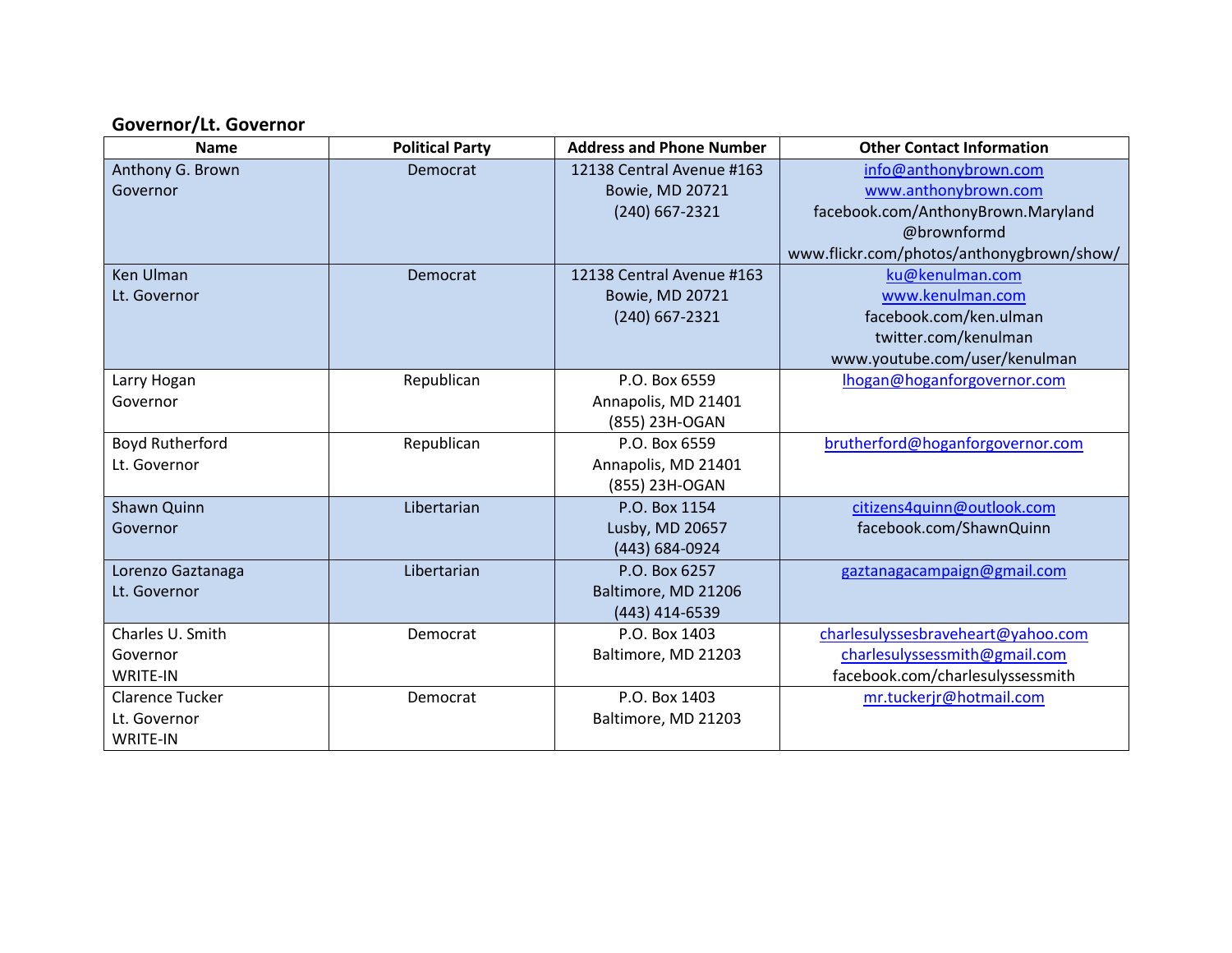# **Comptroller**

| <b>Name</b>         | <b>Political Party</b> | <b>Address and Phone Number</b> | <b>Other Contact Information</b> |
|---------------------|------------------------|---------------------------------|----------------------------------|
| Peter Franchot      | Democrat               | P.O. Box 7428                   | peter@franchot.com               |
|                     |                        | Silver Spring, MD 20907         | www.franchot.com                 |
|                     |                        | $(301)$ 357-9505                | facebook.com/peterfranchot       |
|                     |                        |                                 | @peterfranchot                   |
| William H. Campbell | Republican             | 6375 Open Flower Court          | whcampbell@verizon.net           |
|                     |                        | Columbia, MD 21045              | www.whcampbell2014.com           |
|                     |                        | $(301) 596 - 2041$              | facebook.com/william campbell    |
|                     |                        |                                 | @whcampbell                      |
| Anjali Reed Phukan  | Other                  | P.O. Box 3514                   | anjali4md@gmail.com              |
| <b>WRITE-IN</b>     |                        | Silver Spring, MD 20918         | www.anjali4md.weebly.com         |
|                     |                        |                                 | facebook.com/anjali4md           |
|                     |                        |                                 | @anjali4md                       |
|                     |                        |                                 | Instagram: Anjali4md             |

# **Attorney General**

| <b>Name</b>         | <b>Political Party</b> | <b>Address and Phone Number</b> | <b>Other Contact Information</b> |
|---------------------|------------------------|---------------------------------|----------------------------------|
| Brian E. Frosh      | Democrat               | 4810 Grantham Avenue            | brian@brianfrosh.com             |
|                     |                        | Chevy Chase, MD 20815           | www.brianfrosh.com               |
|                     |                        | (240) 479-9788                  | facebook.com/BrianFrosh          |
|                     |                        |                                 | @BrianFrosh                      |
| Jeffrey N. Pritzker | Republican             | 110 West Road, Suite 222        | jnpritzker@mpelaw.com            |
|                     |                        | Towson, MD 21204                |                                  |
|                     |                        | (410) 823-2222                  |                                  |
| Leo Wayne Dymowski  | Libertarian            | 1965 Denbury Drive              | dymowski_l@msn.com               |
|                     |                        | Dundalk, MD 21222               | www.vote4leo.org                 |
|                     |                        | (410) 282-5808                  |                                  |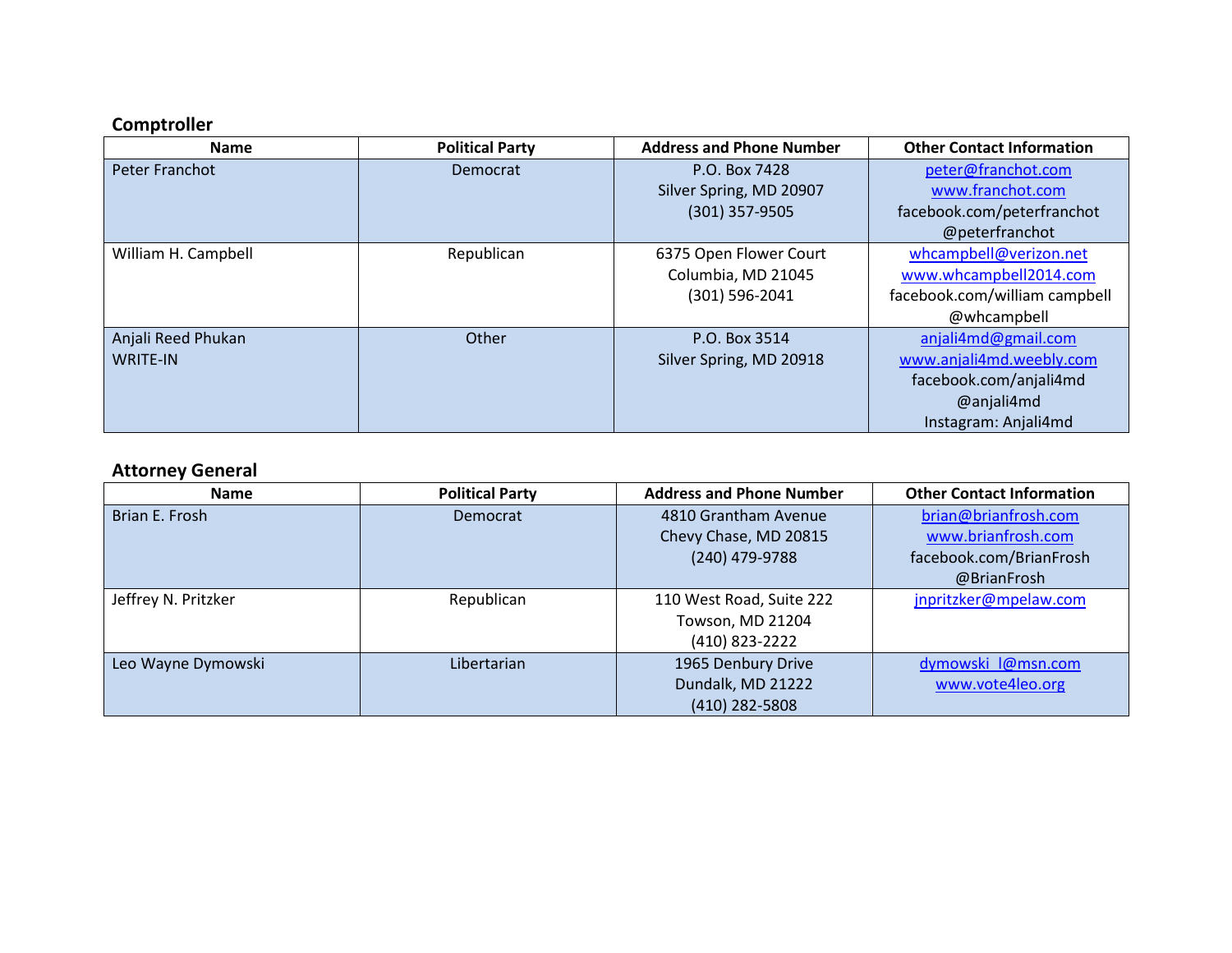## **Representative in Congress – 6 th District**

| Name            | <b>Political Party</b> | <b>Address and Phone Number</b> | <b>Other Contact Information</b> |
|-----------------|------------------------|---------------------------------|----------------------------------|
| John K. Delaney | Democrat               | P.O. Box 60320                  | www.delaneyforcongress.com       |
|                 |                        | Potomac, MD 20854               |                                  |
|                 |                        | (301) 500-8642                  |                                  |
| Dan Bongino     | Republican             | Citizens for Bongino            | www.bongino.com                  |
|                 |                        | P.O. Box 1330                   | facebook.com/dan.bongino         |
|                 |                        | Frederick, MD 21702             | @dbongino                        |
| George Gluck    | Green                  | 4848 Sweetbirch Drive           | voteforgeorge@georgegluck.com    |
|                 |                        | Rockville, MD 20853             |                                  |
|                 |                        | $(301)$ 924-5065                |                                  |

## **Representative in Congress – 8 th District**

| <b>Name</b>         | <b>Political Party</b> | <b>Address and Phone Number</b> | <b>Other Contact Information</b>     |
|---------------------|------------------------|---------------------------------|--------------------------------------|
| Chris Van Hollen    | Democrat               | 10605 Concord Street Suite 202  | chris.vanhollen@vanhollen.org        |
|                     |                        | Kensington, MD 20895            | www.vanhollen.org                    |
|                     |                        | (301) 942-3768                  | facebook.com/chrisvanhollen4congress |
| Dave Wallace        | Republican             | 2127 Espey Court Suite 110      | dave@wallaceforamerica.com           |
|                     |                        | Crofton, MD 21114               | www.wallaceforamerica.com            |
|                     |                        | (240) 772-1638                  | facebook.com/wallaceforcongress      |
|                     |                        |                                 | @davewallaceus                       |
| Andrew Jaye Wildman | <b>Unaffiliated</b>    | 215 Westminster Ave Apt A       | ajayewildman@gmail.com               |
| <b>WRITE-IN</b>     |                        | Westminster, MD 21157           | www.ouriapp.typepad.com              |
|                     |                        |                                 | @ouriapp                             |

#### **State Senator – District 3**

| <b>Name</b>       | <b>Political Party</b> | <b>Address and Phone Number</b> | <b>Other Contact Information</b> |
|-------------------|------------------------|---------------------------------|----------------------------------|
| Ronald N. Young   | Democrat               | P.O. Box 724                    | ryoung6446@hotmail.com           |
|                   |                        | Frederick, MD 21705             | facebook.com/ron.young-925       |
|                   |                        | $(301) 682 - 7339$              | @senronyoung                     |
| Corey Stottlemyer | Republican             | 207 Meadowdale Lane             | coreyinmaryland@outlook.com      |
|                   |                        | Frederick, MD 21702             |                                  |
|                   |                        | (301) 331-8028                  |                                  |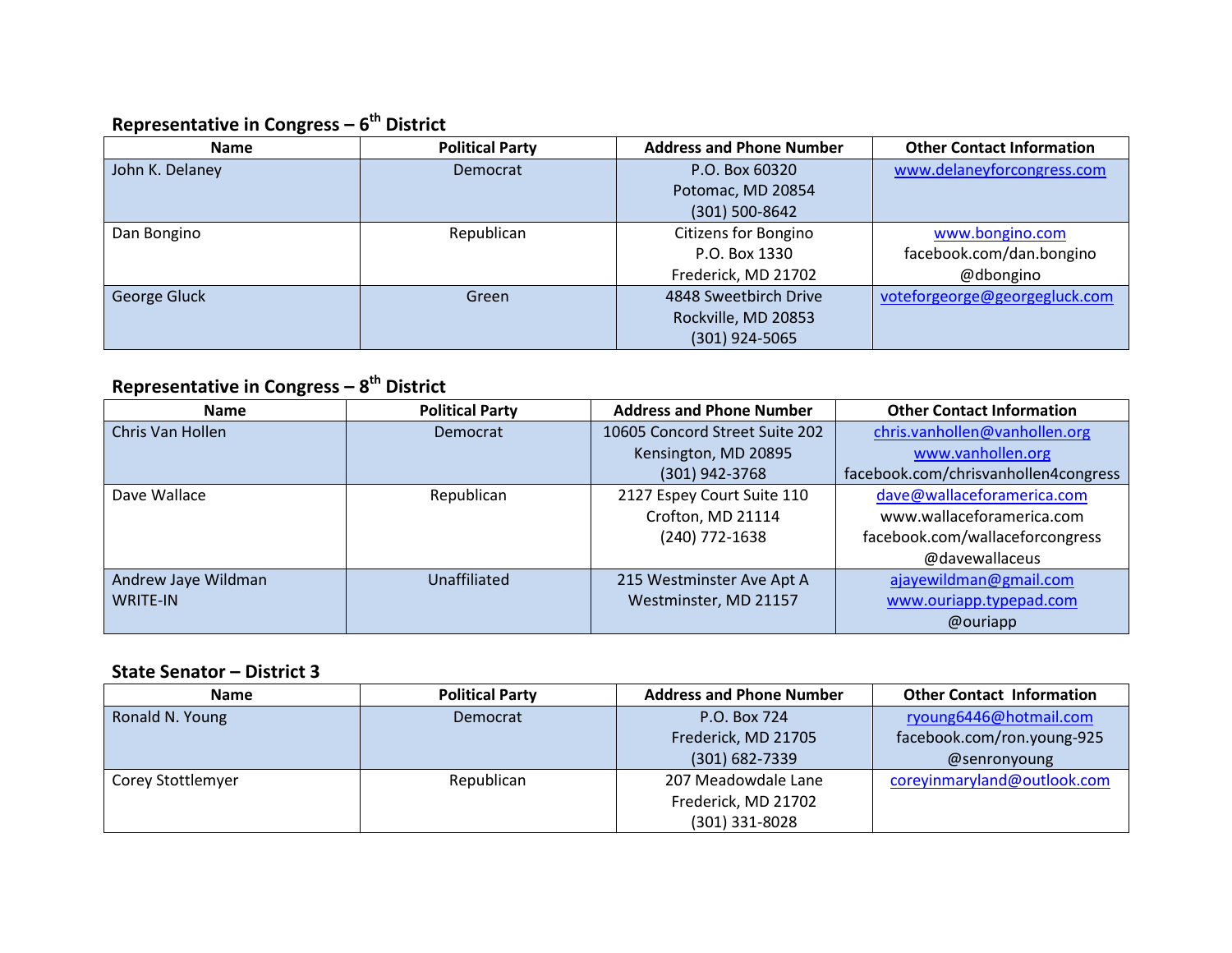#### **State Senator – District 4**

| Name          | <b>Political Party</b> | <b>Address and Phone Number</b> | <b>Other Contact Information</b> |
|---------------|------------------------|---------------------------------|----------------------------------|
| Dan Rupli     | Democrat               | 18 East Orndorff Drive          | rupli@aol.com                    |
|               |                        | Brunswick, MD 21716             |                                  |
|               |                        | $(240)$ 481-2677                |                                  |
| Michael Hough | Republican             | 143 Fiona Way                   | michael@houghforsenate.com       |
|               |                        | Brunswick, MD 21758             | www.houghforsenate.com           |
|               |                        | (240) 405-7098                  | facebook.com/hough for senate    |
|               |                        |                                 | @houghforsenate                  |

# **House of Delegates – District 3A – Vote for Two**

| <b>Name</b>       | <b>Political Party</b> | <b>Address and Phone Number</b> | <b>Other Contact Information</b> |
|-------------------|------------------------|---------------------------------|----------------------------------|
| Carol L. Krimm    | Democrat               | 1587 Abbey Court                | carolkrimm@gmail.com             |
|                   |                        | Frederick, MD 21701             | www.carolkrimm.net               |
|                   |                        | $(301) 663 - 1961$              |                                  |
| Karen Lewis Young | Democrat               | 409 Culler Avenue               | klewisyoung@hotmail.com          |
|                   |                        | Frederick, MD 21701             | facebook.com/karenlewisyoung     |
|                   |                        | (301) 682-7339                  | for house of delegates 3a        |
| Paul Smith        | Republican             | 103 Fairview Avenue             | cpaulsmith@verizon.net           |
|                   |                        | Frederick, MD 21701             | facebook.com/C.PaulSmith         |
| Victoria Wilkins  | Republican             | 9313 Hillsborough Drive         | victoria.l.wilkins@gmail.com     |
|                   |                        | Frederick, MD 21701             |                                  |
|                   |                        | (301) 620-4388                  |                                  |

# **House of Delegates – District 3B**

| <b>Name</b>           | <b>Political Party</b> | <b>Address and Phone Number</b> | <b>Other Contact Information</b> |
|-----------------------|------------------------|---------------------------------|----------------------------------|
| Stephen Slater        | Democrat               | P.O. Box 3448                   | slaterfor3B@gmail.com            |
|                       |                        | Frederick, MD 21701             |                                  |
|                       |                        | $(301) 682 - 5601$              |                                  |
| William "Bill" Folden | Republican             | 4118 Camden Drive               |                                  |
|                       |                        | Jefferson, MD 21755             |                                  |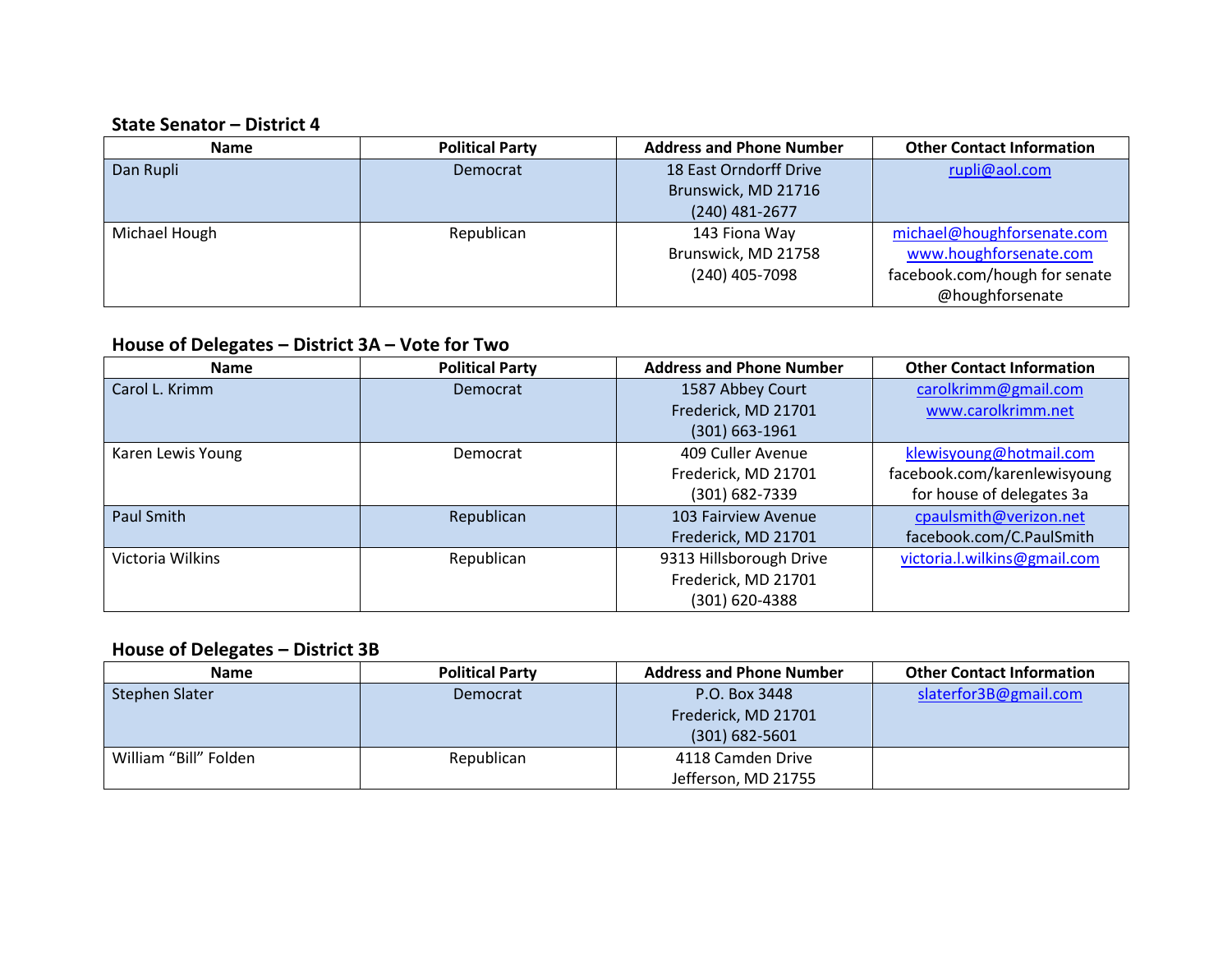# **House of Delegates – District 4 – Vote for Three**

| <b>Name</b>         | <b>Political Party</b> | <b>Address and Phone Number</b> | <b>Other Contact Information</b>  |
|---------------------|------------------------|---------------------------------|-----------------------------------|
| <b>Gene Stanton</b> | Democrat               | P.O. Box 304                    | stantonfordelegate@comcast.net    |
|                     |                        | Monrovia, MD 21770              | www.genestanton.nationbuilder.com |
|                     |                        |                                 | facebook.com/genestanton.35       |
|                     |                        |                                 | @genestanton                      |
| Kathy Afzali        | Republican             | P.O. Box 412                    | kathyafzali@comcast.net           |
|                     |                        | Braddock Heights, MD 21714      | facebook.com/kathyafzalidelegate  |
|                     |                        | (301) 524-7417                  | @kathy afzali                     |
| <b>Kelly Schulz</b> | Republican             | 6773 Balmoral Ridge             | delegatekellyschulz@gmail.com     |
|                     |                        | New Market, MD 21774            |                                   |
|                     |                        | $(301)$ 304-0523                |                                   |
| David E. Vogt III   | Republican             | P.O. Box 238                    | david@vogtformayland.com          |
|                     |                        | Brunswick, MD 21716             | www.vogtformaryland.com           |
|                     |                        | (301) 789-8663                  | facebook.com/davidvogtusmc        |
|                     |                        |                                 | @vote4vogtteam                    |

#### **County Executive**

| <b>Name</b>     | <b>Political Party</b> | <b>Address and Phone Number</b> | <b>Other Contact Information</b> |
|-----------------|------------------------|---------------------------------|----------------------------------|
| Jan H. Gardner  | Democrat               | P.O. Box 4268                   | jan@jangardner.org               |
|                 |                        | Frederick, MD 21705             | www.jangardner.org               |
|                 |                        | $(240)$ 405-8180                | facebook.com/Jan Gardner for     |
|                 |                        |                                 | <b>Frederick County</b>          |
| Blaine R. Young | Republican             | 102 W. Fourteenth St            | blaine@blaineyoung.com           |
|                 |                        | Frederick, MD 21701             | www.blaineyoung.com              |

# **County Council at Large – Vote for Two**

| <b>Name</b>         | <b>Political Party</b> | <b>Address and Phone Number</b> | <b>Other Contact Information</b> |
|---------------------|------------------------|---------------------------------|----------------------------------|
| Susan Reeder Jessee | Democrat               | 8694 S. Pacific Court           | sej58@comcast.net                |
|                     |                        | Middletown, MD 21769            | www.susanreederjessee.com        |
|                     |                        | $(240)$ 457-7827                | facebook.com/Susan Reeder Jessee |
|                     |                        |                                 | for County Council At Large      |
|                     |                        |                                 | @SEJessee                        |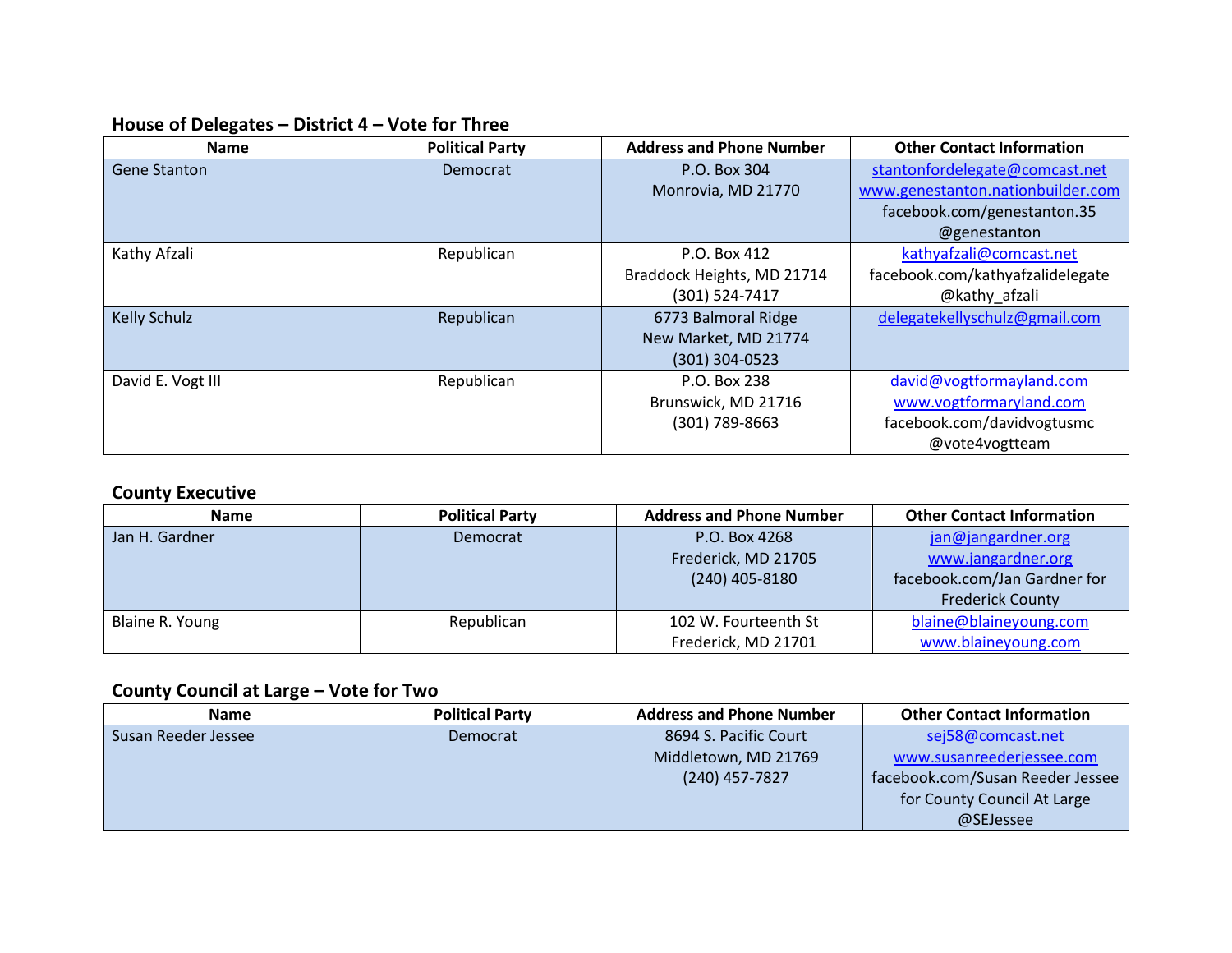| Linda Marie Norris  | Democrat   | 9227 Baltimore National Pike | lindam.norris@comcast.net          |
|---------------------|------------|------------------------------|------------------------------------|
|                     |            | Middletown, MD 21769         | www.lindanorrisforcouncil.com      |
|                     |            | (240) 315-8876               | facebook.com/lindanorrisforcouncil |
| <b>Bud Otis</b>     | Republican | P.O. Box 245                 | rosebudotis@comcast.net            |
|                     |            | Middletown, MD 21769         | www.budotis.com                    |
|                     |            | $(240)$ 500-0095             | facebook.com/budotis               |
|                     |            |                              |                                    |
|                     |            |                              |                                    |
| <b>Billy Shreve</b> | Republican | 1812 Sebastian Boulevard     | info@believeinshreve.com           |
|                     |            | Frederick, MD 21701          | www.BelieveInShreve.com            |
|                     |            | (301) 694-3618               | facebook.com/BillyShreve           |

#### **County Council – District 1**

| <b>Name</b>       | <b>Political Party</b> | <b>Address and Phone Number</b> | <b>Other Contact Information</b>         |
|-------------------|------------------------|---------------------------------|------------------------------------------|
|                   |                        |                                 |                                          |
| Jerry Donald      | Democrat               | P.O. Box 235                    | jerrydonald371@gmail.com                 |
|                   |                        | Braddock Heights, MD 21714      | www.electdonald.com                      |
|                   |                        | (240) 405-5739                  | facebook.com/jerrydonaldforcountycouncil |
|                   |                        |                                 | @jerrydonald371                          |
| Ellen L. Bartlett | Republican             | 4317 Buckeystown Pike           | ellenb4317@yahoo.com                     |
|                   |                        | Frederick, MD 21704             |                                          |

#### **County Council – District 2**

| <b>Name</b>             | <b>Political Party</b> | <b>Address and Phone Number</b> | <b>Other Contact Information</b> |
|-------------------------|------------------------|---------------------------------|----------------------------------|
| <b>Annette Breiling</b> | Democrat               | P.O. Box 255                    | annette@breiling4frederick.com   |
|                         |                        | Monrovia, MD 21770              | www.breiling4frederick.com       |
|                         |                        | (301) 788-8170                  |                                  |
| <b>Tony Chmelik</b>     | Republican             | 2941 Green Valley Road          | cheskyinc@verizon.net            |
|                         |                        | Ijamsville, MD 21754            |                                  |
|                         |                        | (301) 748-6146                  |                                  |
| <b>Steve Dempsey</b>    | Unaffiliated           | P.O. Box 412                    | sdempsey@dempsey4u.com           |
| <b>WRITE-IN</b>         |                        | Monrovia, MD 21770              | www.dempsey4u.com                |
|                         |                        | (301) 788-4980                  | facebook.com/Dempsey4U-          |
|                         |                        |                                 | FrederickCountyCouncilDistrict2  |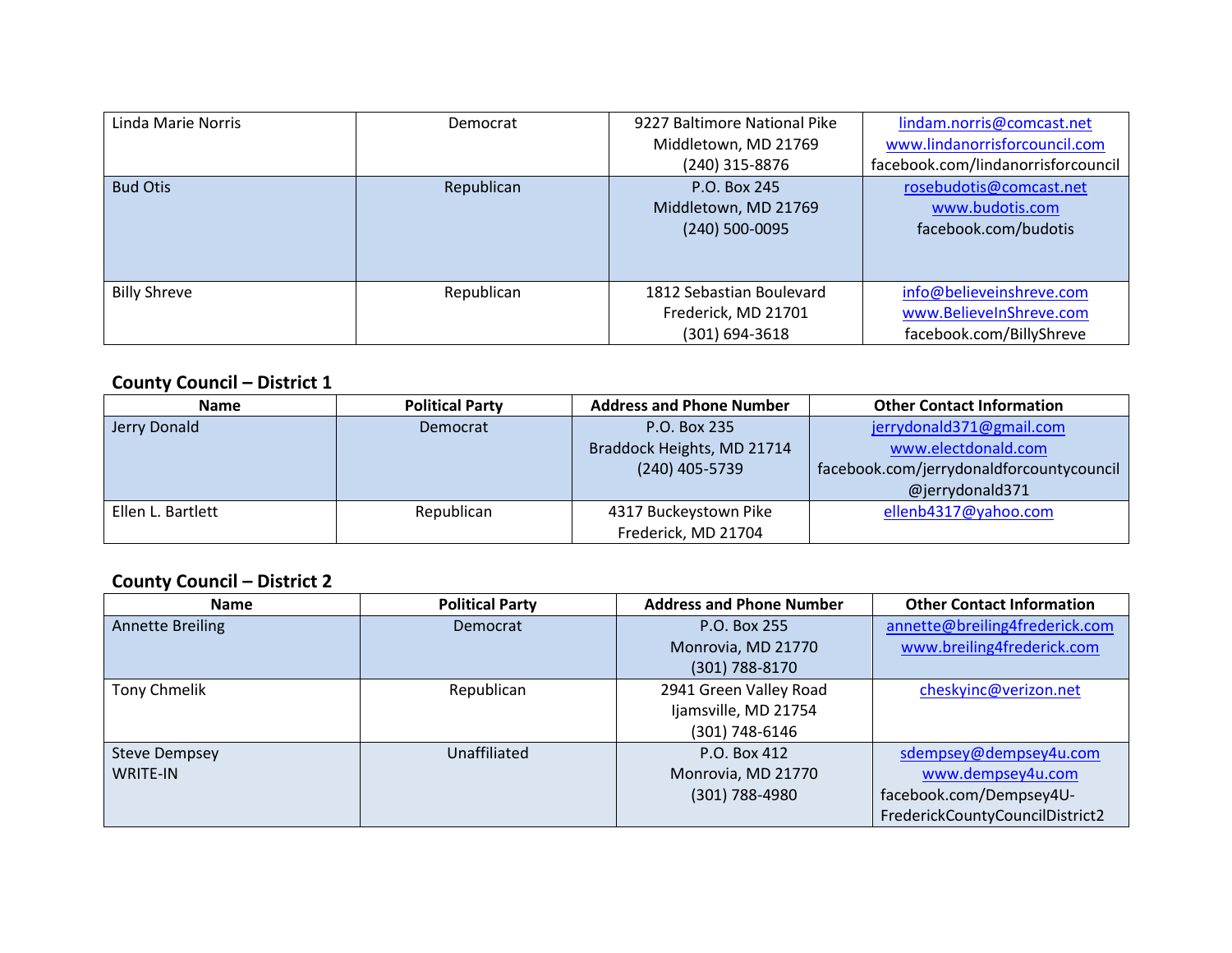#### **County Council – District 3**

| <b>Name</b>      | <b>Political Party</b> | <b>Address and Phone Number</b>                                   | <b>Other Contact Information</b> |
|------------------|------------------------|-------------------------------------------------------------------|----------------------------------|
| M.C. Keegan-Ayer | Democrat               | P.O. Box 748<br>Braddock Heights, MD 21714<br>$(301)$ 964-0635    | mc4district3@earthlink.net       |
| Denny Shafer     | Republican             | 6913 Greenvale Court<br>Frederick, MD 21702<br>$(301) 663 - 5043$ | pshafer2@verizon.net             |

#### **County Council – District 4**

| <b>Name</b>           | <b>Political Party</b> | <b>Address and Phone Number</b> | <b>Other Contact Information</b>          |
|-----------------------|------------------------|---------------------------------|-------------------------------------------|
| Jessica Fitzwater     | Democrat               | 1505 Dockside Drive             | jessica@jessicafitzwater.com              |
|                       |                        | Frederick, MD 21701             | www.jessicafitzwater.com                  |
|                       |                        | $(301)$ 639-7714                | facebook.com/JessicaFitzwaterforFrederick |
|                       |                        |                                 | @jessfitzwater                            |
| Robert "Bob" Lawrence | Republican             | 5753 Box Elder Court            | bob@lawrenceforcouncil.com                |
|                       |                        | Frederick, MD 21703             | www.lawrenceforcouncil.com                |
|                       |                        | $(301) 662 - 9185$              | facebook.com/ BobLawrenceforCounty        |
|                       |                        |                                 | Council                                   |
|                       |                        |                                 | @BLforcouncil                             |

#### **County Council – District 5**

| <b>Name</b>    | <b>Political Party</b> | <b>Address and Phone Number</b> | <b>Other Contact Information</b>        |
|----------------|------------------------|---------------------------------|-----------------------------------------|
| Mark Long      | Democrat               | P.O Box 495                     | mark@marklong.us                        |
|                |                        | Thurmont, MD 21788              | www.marklong.us                         |
|                |                        | $(301)$ 271-1756                | facebook.com/MarkLongForFrederickCounty |
| Kirby Delauter | Republican             | 2 Creamery Way                  | kirbydelauter@wfdelauter.com            |
|                |                        | Emmitsburg, MD 21727            | www.kirbydelauter.com                   |
|                |                        | (301) 447-5881 x208             |                                         |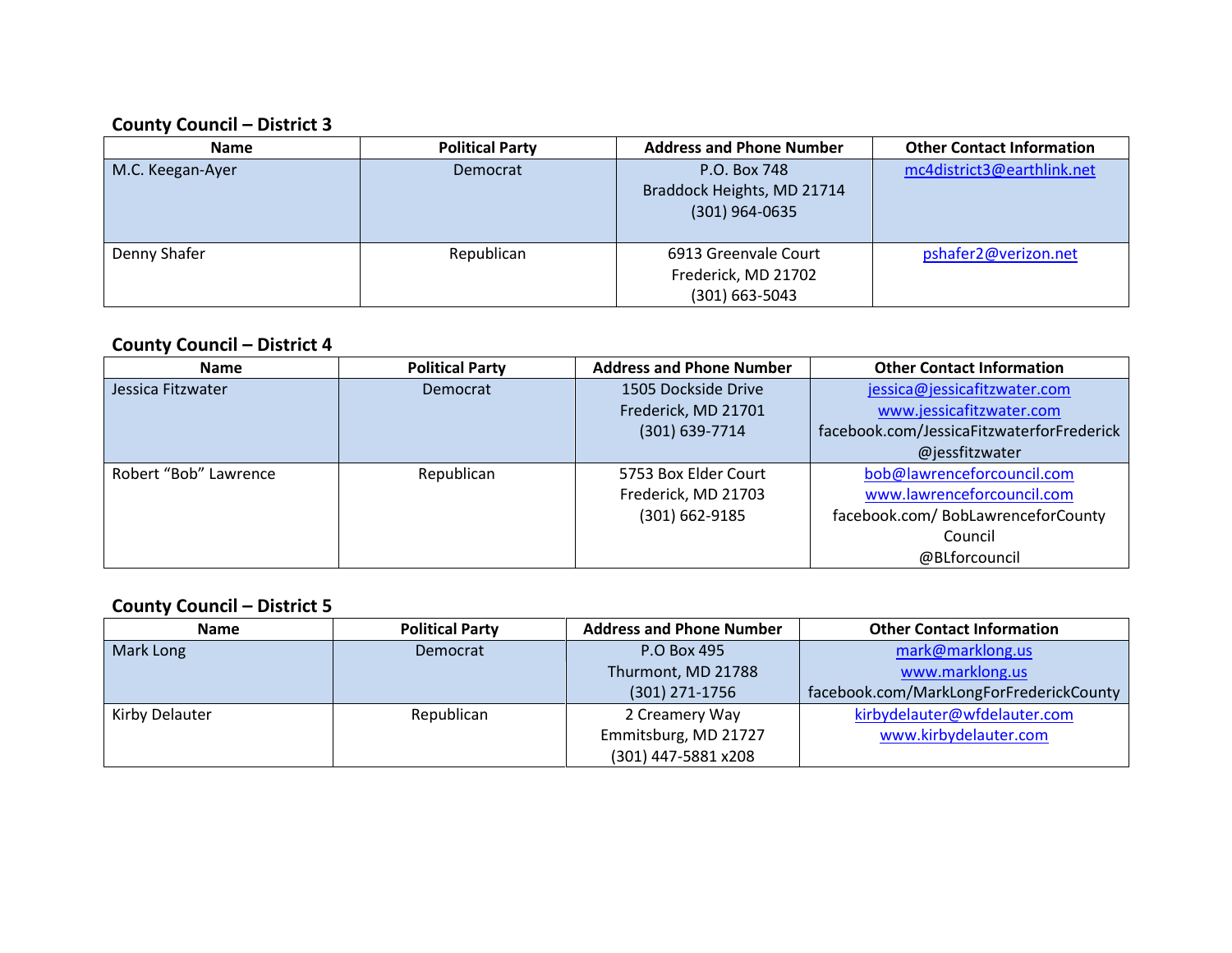# **Judge of the Circuit Court – Circuit 6**

| <b>Name</b>       | <b>Political Party</b> | <b>Address and Phone Number</b> | <b>Other Contact Information</b> |
|-------------------|------------------------|---------------------------------|----------------------------------|
| Danny B. O'Connor | N/A                    | 100 West Patrick Street         | judgedannyoconnor@gmail.com      |
|                   |                        | Frederick, MD 21701             |                                  |
|                   |                        | $(240)$ 409-2033                |                                  |
| Scott Rolle       | N/A                    | 151 West Patrick Street         | rollelaw@hotmail.com             |
|                   |                        | Frederick, MD 21701             |                                  |
|                   |                        | (301) 228-3737                  |                                  |

### **Judge, Court of Special Appeals At Large**

| <b>Name</b>     | <b>Political Party</b> | <b>Address and Phone Number</b>  | <b>Other Contact Information</b> |
|-----------------|------------------------|----------------------------------|----------------------------------|
| Kevin F. Arthur | N/A                    | 626 Courthouse East              |                                  |
|                 |                        | Baltimore, MD 21202              |                                  |
| Andrea M. Leahy | N/A                    | Robert C. Murphy Court of Appeal |                                  |
|                 |                        | 361 Rowe Blvd                    |                                  |
|                 |                        | Annapolis, MD 21401              |                                  |

### **State's Attorney**

| Name               | <b>Political Party</b> | <b>Address and Phone Number</b> | <b>Other Contact Information</b>      |
|--------------------|------------------------|---------------------------------|---------------------------------------|
| Teresa Rivera Bean | Democrat               | P.O Box 321                     | teresabeanforstatesattorney@gmail.com |
|                    |                        | Walkersville, MD 21793          |                                       |
| Charlie Smith      | Republican             | 2 Wiles Creek Circle            | thestaterests@outlook.com             |
|                    |                        | Middletown, MD 21769            |                                       |

### **Clerk of the Circuit Court**

| <b>Name</b>      | <b>Political Party</b> | <b>Address and Phone Number</b> | <b>Other Contact Information</b> |
|------------------|------------------------|---------------------------------|----------------------------------|
| Lisa Munyan      | Democrat               | 1641 Mountain Church Road       | lisamunyan@mail.com              |
|                  |                        | Middletown, MD 21769            |                                  |
|                  |                        | $(301)$ 371-5816                |                                  |
| Sandra K. Dalton | Republican             | 311 Braeburn Drive              | sdalton994@aol.com               |
|                  |                        | Walkersville, MD 21793          |                                  |
|                  |                        | (301) 898-1221                  |                                  |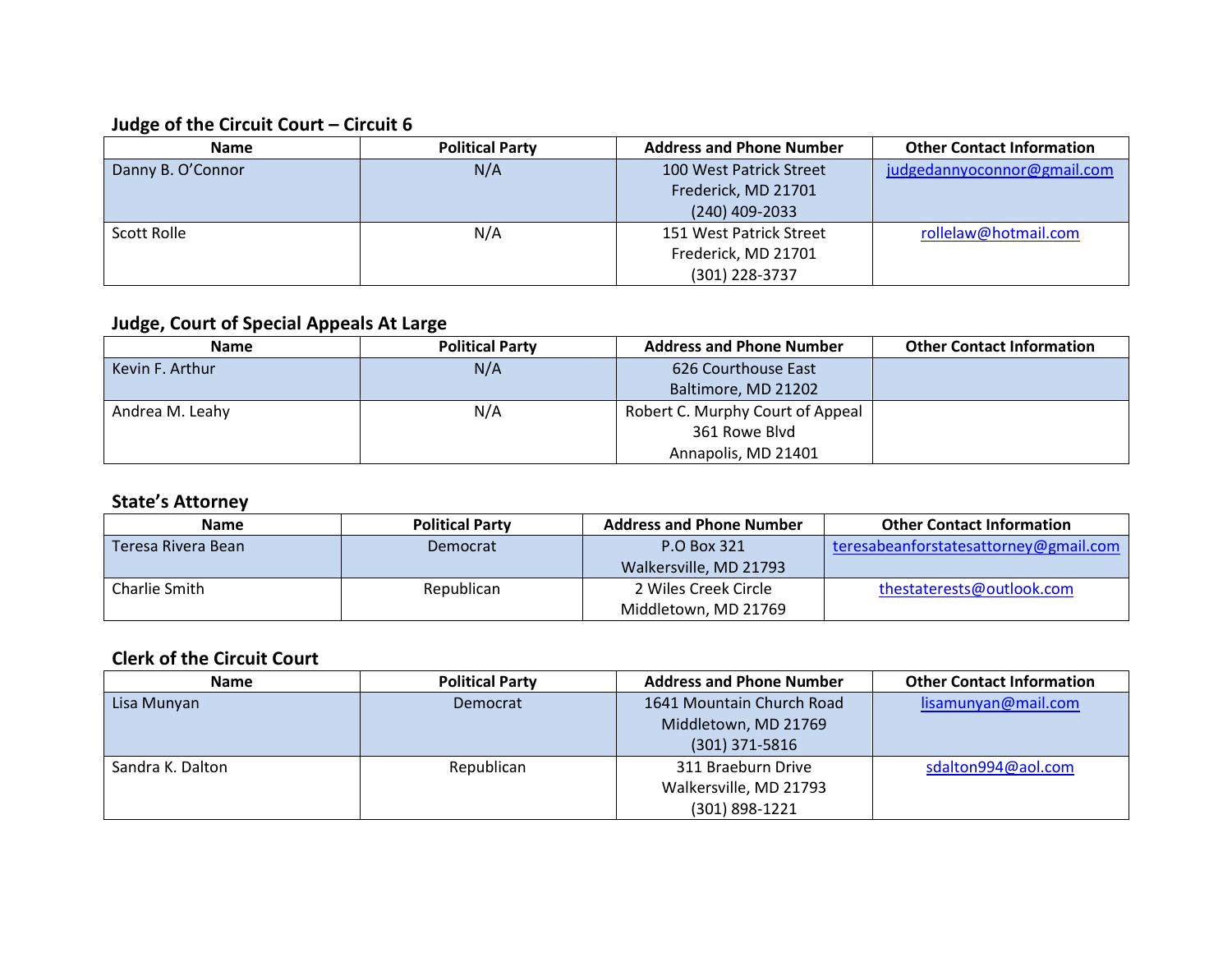# **Register of Wills**

| <b>Name</b>    | <b>Political Party</b> | <b>Address and Phone Number</b> | <b>Other Contact Information</b> |
|----------------|------------------------|---------------------------------|----------------------------------|
| Chad W. Weddle | Democrat               | 69 W Frederick Street           | chadwweddle@yahoo.com            |
|                |                        | Walkersville, MD 21793          |                                  |
|                |                        | $(301) 845 - 2243$              |                                  |
| Sharon Keller  | Republican             | 1601 Jefferson Pike             | buffalohill1@aol.com             |
|                |                        | Knoxville, MD 21758             |                                  |
|                |                        | $(301) 600 - 6565$              |                                  |

# **Judge of the Orphans' Court – Vote for Three**

| <b>Name</b>          | <b>Political Party</b> | <b>Address and Phone Number</b> | <b>Other Contact Information</b> |
|----------------------|------------------------|---------------------------------|----------------------------------|
| James Edward French  | Democrat               | 501 Prospect Blvd # D20         | french.james74@gmail.com         |
|                      |                        | Frederick, MD 21701             | facebook.com/jefrench            |
|                      |                        | $(301) 663 - 0365$              |                                  |
| Janis Judson         | Democrat               | 5536 Wicomico Drive             | jjudson@hood.edu                 |
|                      |                        | New Market, MD 21774            |                                  |
| Bonnie L. Nicholson  | Democrat               | 12634 Bunker Hill Road          | bonnieln@yahoo.com               |
|                      |                        | Union Bridge, MD 21791          |                                  |
|                      |                        | (410) 775-2647                  |                                  |
| Cleopatra Campbell   | Republican             | <b>P.O Box 21</b>               | firstnilequeen@aol.com           |
|                      |                        | Frederick, MD 21705             |                                  |
|                      |                        | $(301)$ 695-8462                |                                  |
| Adrian McC. Remsberg | Republican             | 7111 Old Middletown Road        | macremsberg@comcast.net          |
|                      |                        | Middletown, MD 21769            |                                  |
| Jimmy W. Trout       | Republican             | 8606 Hunters Drive              | jimmy@allcool.us                 |
|                      |                        | Frederick, MD 21701             |                                  |
|                      |                        | (301) 898-0552                  |                                  |

**Sheriff**

| <b>Name</b> | <b>Political Party</b> | <b>Address and Phone Number</b> | <b>Other Contact Information</b> |
|-------------|------------------------|---------------------------------|----------------------------------|
| Karl Bickel | Democrat               | P.O Box 4174                    | karlbickel@comcast.net           |
|             |                        | Frederick, MD 21705             | www.frederickcountysheriff.com   |
|             |                        | $(301)$ 798-2143                |                                  |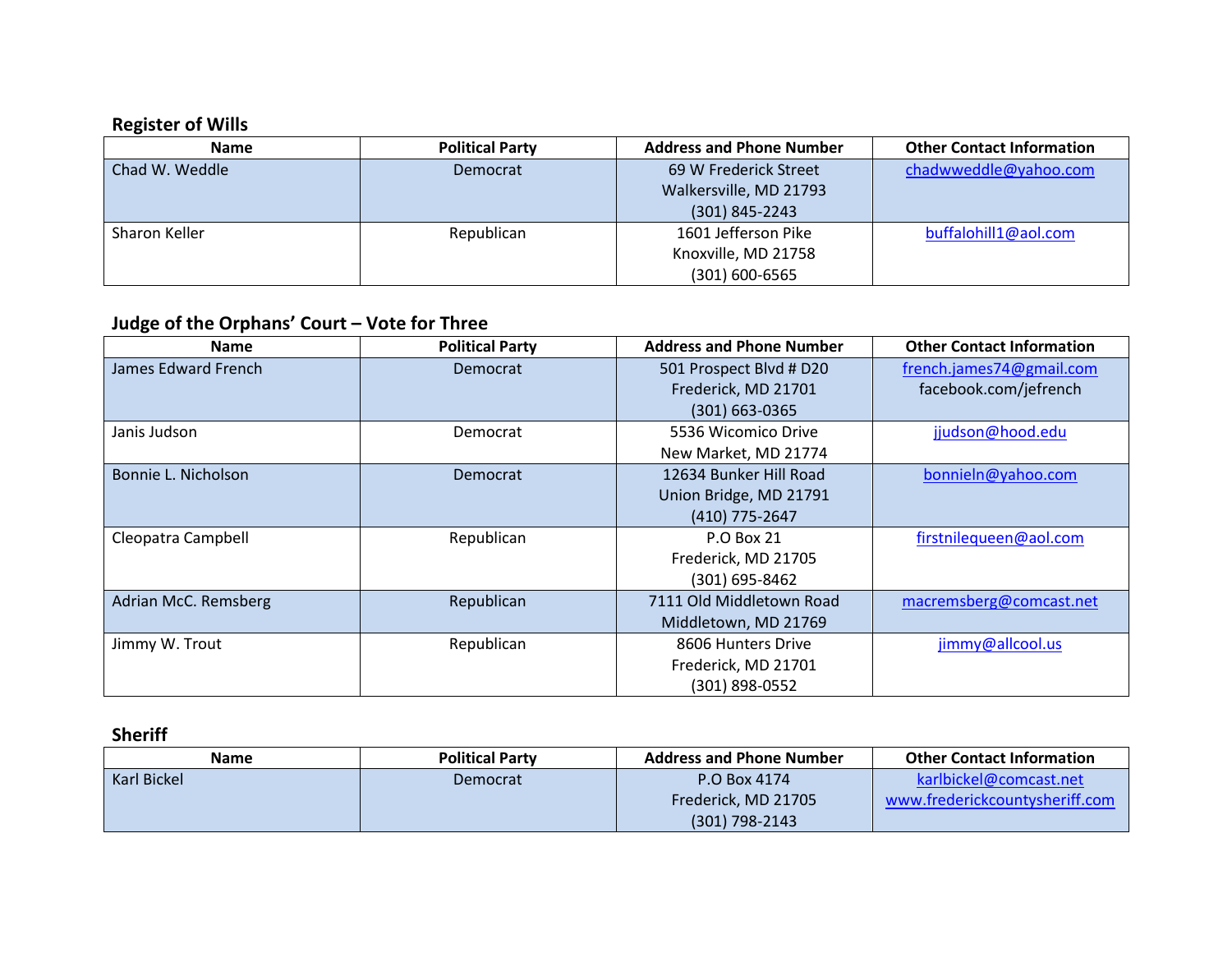| Chuck Jenkins | Republican | 7197 Prospect Drive | sannjenkins@comcast.net |
|---------------|------------|---------------------|-------------------------|
|               |            | Thurmont, MD 21788  |                         |
|               |            | (301) 898-5722      |                         |

#### **Board of Education – Vote for Four**

| <b>Name</b>                     | <b>Political Party</b> | <b>Address and Phone Number</b> | <b>Other Contact Information</b>       |
|---------------------------------|------------------------|---------------------------------|----------------------------------------|
| Liz Barrett                     | Non-Partisan           | 5257 Buckeystown Pike #504      | liz@barrettforboe.com                  |
|                                 |                        | Frederick, MD 21704             | www.barrettforboe.com                  |
|                                 |                        |                                 | facebook.com/Barrett4BOE               |
| Colleen E. Cusimano             | Non-Partisan           | P.O Box 292                     | colleenc4boe@gmail.com                 |
|                                 |                        | Monrovia, MD 21770              | www.colleenc4boe.com                   |
|                                 |                        | (301) 799-8454                  |                                        |
| <b>Mike Ferrell</b>             | Non-Partisan           | 4824 Marsden Court              | MikeFerrell@hotmail.com                |
|                                 |                        | Frederick, MD 21703             | Michael.Ferrell.31586@facebook.com     |
|                                 |                        | (301) 631-1749                  |                                        |
|                                 |                        |                                 |                                        |
| <b>Millicent Hall</b>           | Non-Partisan           | 5657 Denton Court               | facebook.com/hallforboe                |
|                                 |                        | Frederick, MD 21703             |                                        |
| <b>Kenneth Kerr</b>             | Non-Partisan           | 7412 Skyline Drive              | kpkerr@comcast.net                     |
|                                 |                        | Frederick, MD 21702             | www.kerr4boe.com                       |
|                                 |                        | (301) 473-9015                  | facebook.com/kerr4boe                  |
|                                 |                        |                                 | @kerr4boe                              |
| <b>April Fleming Miller</b>     | Non-Partisan           | P.O Box 1073                    | AprilFMiller@comcast.net               |
|                                 |                        | Middletown, MD 21769            | www.amiller4boe.com                    |
|                                 |                        |                                 | facebook.com/dr.aprilflemingmiller4boe |
|                                 |                        |                                 |                                        |
|                                 |                        |                                 |                                        |
|                                 |                        |                                 |                                        |
| <b>Richard S. Vallaster III</b> | Non-Partisan           | P.O Box 3123                    | rich@friendsofrichvallaster.com        |
|                                 |                        | Frederick, MD 21705-3123        | www.friendsofrichvallaster.com         |
|                                 |                        | (240) 397-9344                  | facebook.com/friendsofrichvallaster    |
|                                 |                        |                                 | @FriendsofRichV                        |
|                                 |                        |                                 | www.linkedin.com/in/richvallaster      |
|                                 |                        |                                 |                                        |